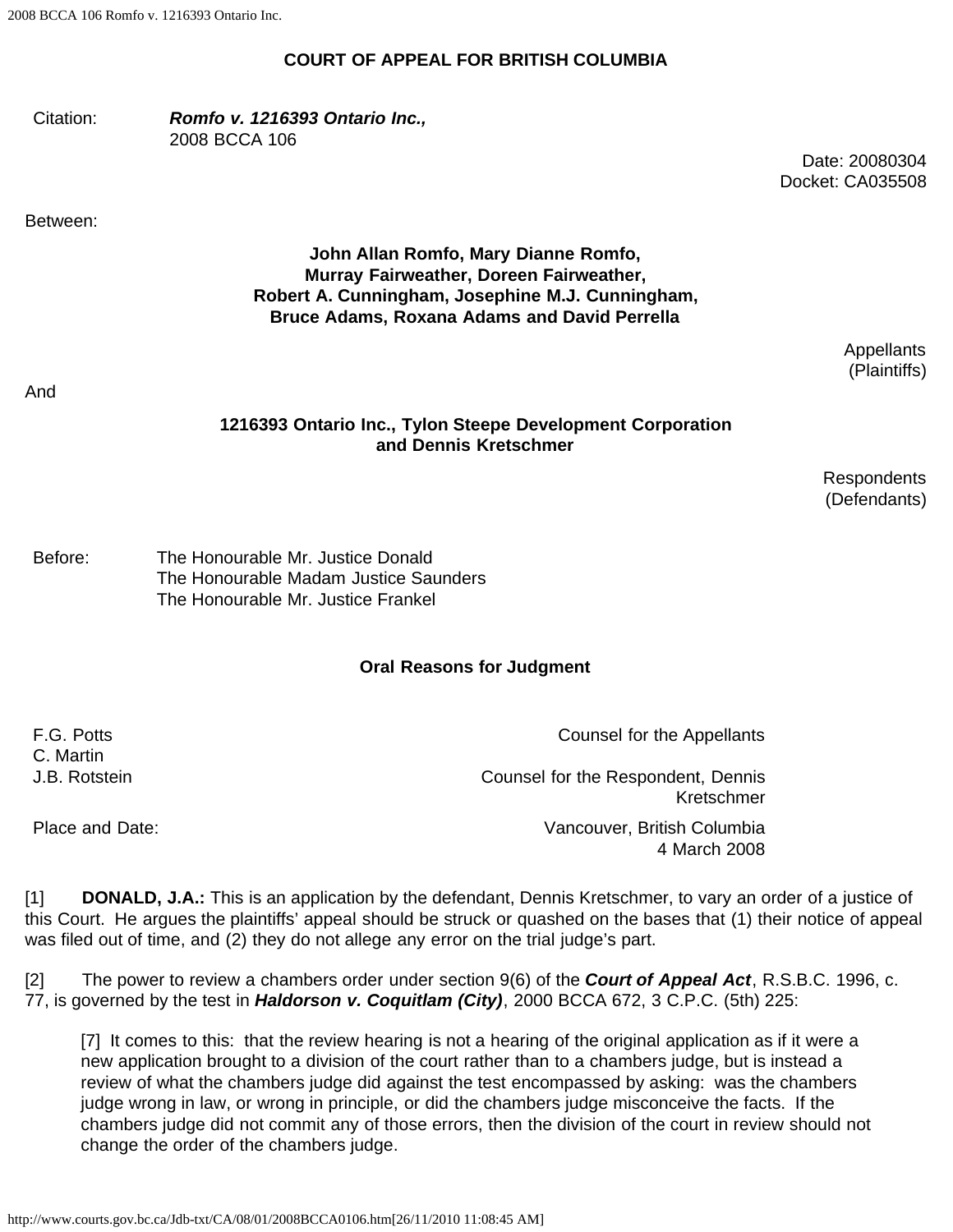I have not been persuaded that this test has been met and I would accordingly dismiss the application.

[3] The appeal arises out of a dispute regarding contracts for the sale of property. The plaintiffs were the purchasers, and 1216393 Ontario Inc. and Tylon Steepe Development Corporation (the "corporate defendants") were the vendors. The corporate defendants cancelled the contracts, and the plaintiffs brought an action against the corporate defendants and Dennis Kretschmer, the principal of Tylon Steepe. The trial judge ordered specific performance against the corporate defendants but dismissed the plaintiffs' alternative claim against Mr. Kretschmer (2007 BCSC 1375). The corporate defendants appealed from the order for specific performance, and the plaintiffs appealed from the order dismissing their claim against Mr. Kretschmer. The defendants then applied for an order that the plaintiffs' appeal be struck or quashed. Madam Justice Rowles heard the application and ordered that the plaintiffs' appeal as against the corporate defendants be struck (2008 BCCA 45).

[4] Mr. Kretschmer now applies for an order setting aside Madam Justice Rowles's order and striking or quashing the plaintiffs' appeal altogether.

## **Background**

[5] In 2002, the plaintiffs entered into agreements to purchase strata lots from the corporate defendants in a proposed subdivision on Kalamalka Lake, approximately 30 km. north of Kelowna, British Columbia. The plaintiffs dealt exclusively with Mr. Kretschmer, who was the principal of Tylon Steepe Development Corporation and an agent for 1216393 Ontario Inc. in the marketing, developing, and selling of the strata lots.

[6] In 2005, shortly before the subdivision was registered, the corporate defendants notified the plaintiffs that they were cancelling the contracts.

[7] In January 2006, the plaintiffs commenced an action against the corporate defendants and Mr. Kretschmer. They sought an order of specific performance against the corporate defendants. In the alternative, they sought damages from Mr. Kretschmer for negligent misrepresentation.

[8] At trial, the plaintiffs did not argue the alternative claim against Mr. Kretschmer. They took the position that if the corporate defendants were liable, then the claim against Mr. Kretschmer was a "moot issue".

[9] The trial judge, Mr. Justice Myers, delivered reasons for judgment on 14 September 2007 (2007 BCSC 1375). He found that the plaintiffs were entitled to specific performance of the contracts as against the corporate defendants, on the basis of fundamental breach and estoppel. He dealt with the plaintiffs' claim against Mr. Kretschmer in the following passages:

### XII. Personal Liability of Mr. Kretschmer

[339] This was another point which was plead but not argued. I do not propose to make any ruling on this. If counsel wish to address this they may make appropriate arrangements. If not the claim will be dismissed.

XIII. Conclusion

\* \* \*

• The parties may make arrangements to argue the issue of damages or personal liability of Mr. Kretschmer. In the absence of that, the claim against Mr. Kretschmer personally is dismissed and there shall be no order for damages.

[10] On 11 October 2007, the parties appeared before the trial judge to settle the terms of the order and to argue costs.

[11] On 12 October 2007, the corporate defendants delivered notices of appeal to the plaintiffs. They filed four notices of appeal, one for each group of plaintiffs referred to in the judgment.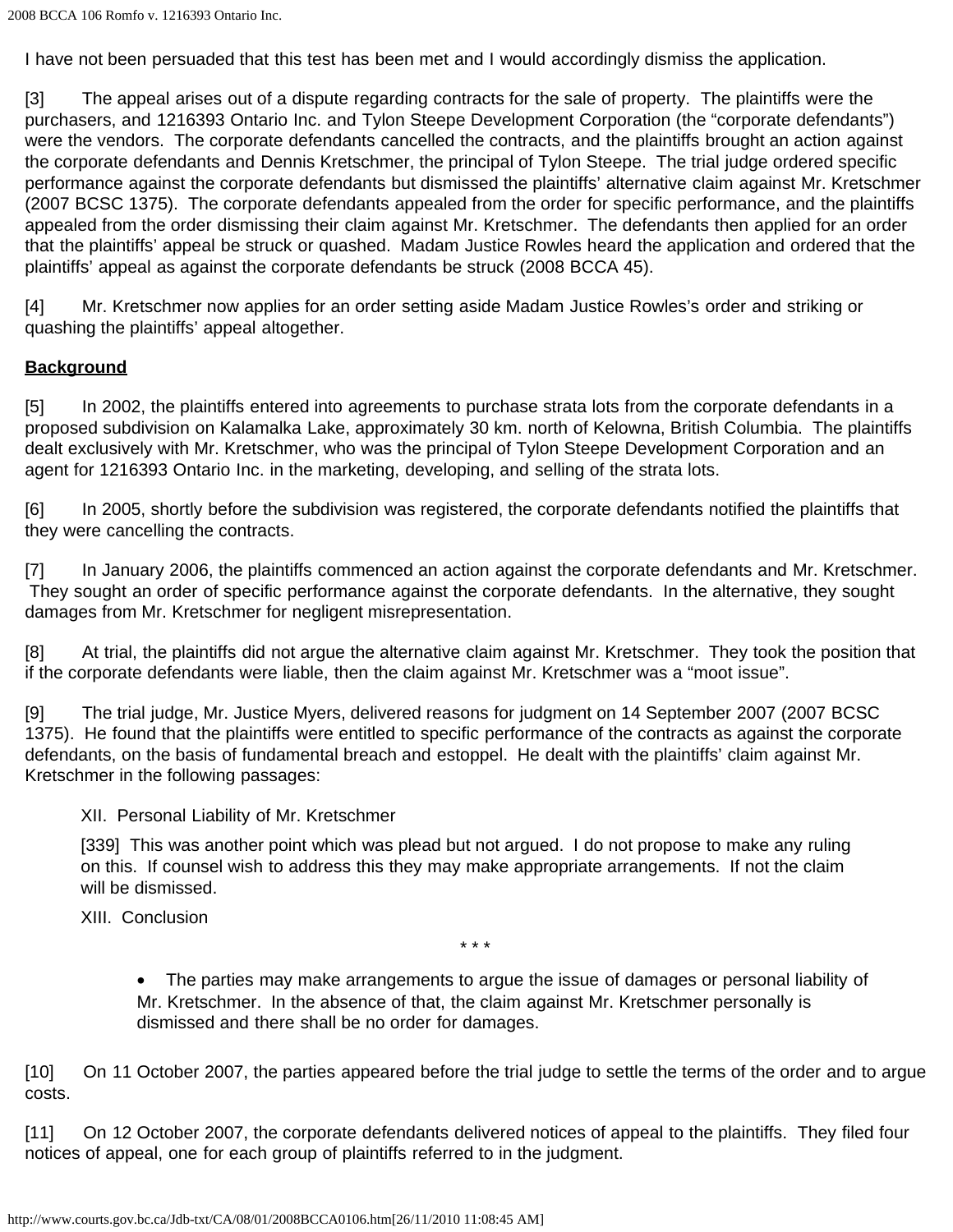[12] On 17 October 2007, the parties again appeared before the trial judge to make submissions regarding his order. The defendants argued that the date of the order should be 14 September, not 17 October, because they came before the judge on 17 October on a notice of motion and the hearing was therefore not part of the trial. However, the trial judge concluded that the date of the order should be 17 October. He found that the 17 October hearing was part of the trial because he had said in his reasons for judgment that he wanted to hear from counsel on a number of matters, including the personal liability of Mr. Kretschmer. As a result, the formal order shows the date of judgment as 17 October 2007. The order was entered on 22 October 2007.

[13] Also on 22 October 2007, the plaintiffs filed notices of appeal. The notices, which include both Mr. Kretschmer and the corporate defendants as parties, state that the plaintiffs seek:

... an order that if the Defendants, 1216393 Ontario Inc. and Tylon Steepe Development Corporation, are successful in their appeals, the matter be remitted back to the Honourable Mr. Justice Myers to assess the liability of Mr. Dennis Kretschmer which was not pursued by the Plaintiffs once the corporate defendants were found liable.

[14] On 8 November 2007, the parties appeared before the trial judge to argue costs. The defendants asserted that the plaintiffs had abandoned the claim against Mr. Kretschmer. The plaintiffs responded that they had not abandoned the claim but rather had made the claim in the alternative.

[15] On 4 December 2007, the trial judge issued reasons for judgment on costs (2007 BCSC 1772).

[16] On 20 December 2007, Madam Justice Rowles heard applications from both parties. The defendants applied for an order that the plaintiffs' appeal be struck or quashed on the basis that it was brought after the 30-day time limit. In addition, the corporate defendants applied for an order that the appeal as against them be struck or quashed on the basis that no relief is or could be sought against them because the plaintiffs' appeal is from the order dismissing the claim against Mr. Kretschmer.

[17] The plaintiffs applied for an extension of time within which to appeal, should such an extension be necessary.

[18] The parties brought their applications with respect to one appeal only. The four notices of appeal filed by the plaintiffs are the same as one another. The parties agreed that the result of the applications would be determinative of the same issues in the other appeals.

[19] Madam Justice Rowles issued reasons for judgment on 18 January 2008 (2008 BCCA 45). She found that the plaintiffs' appeal was filed within the 30-day time limit, and thus they did not require an extension of time (at para. 22). She also found that the plaintiffs' appeal as against the corporate defendants was irregular because it did not seek any relief against them (at para. 21). She ordered that the plaintiffs' appeal as against the corporate defendants be struck and the notice of appeal be amended accordingly.

[20] Mr. Kretschmer now applies for an order setting aside Madam Justice Rowles's order and striking out or quashing the plaintiffs' appeal. He brings the application with respect to only one of the appeals. The parties have agreed that the result of this application will be determinative of the same issues in the other appeals.

# **Analysis**

[21] At issue in this application are (1) whether the plaintiffs' appeal should be struck or quashed on the basis that it was not filed within the 30-day time limit, and (2) whether the plaintiffs' appeal should be struck or quashed on the basis that they do not allege any error on the trial judge's part.

## *(i) Time Limit*

[22] The time limit for bringing an appeal is provided for in section 14(1) of the *Court of Appeal Act*, the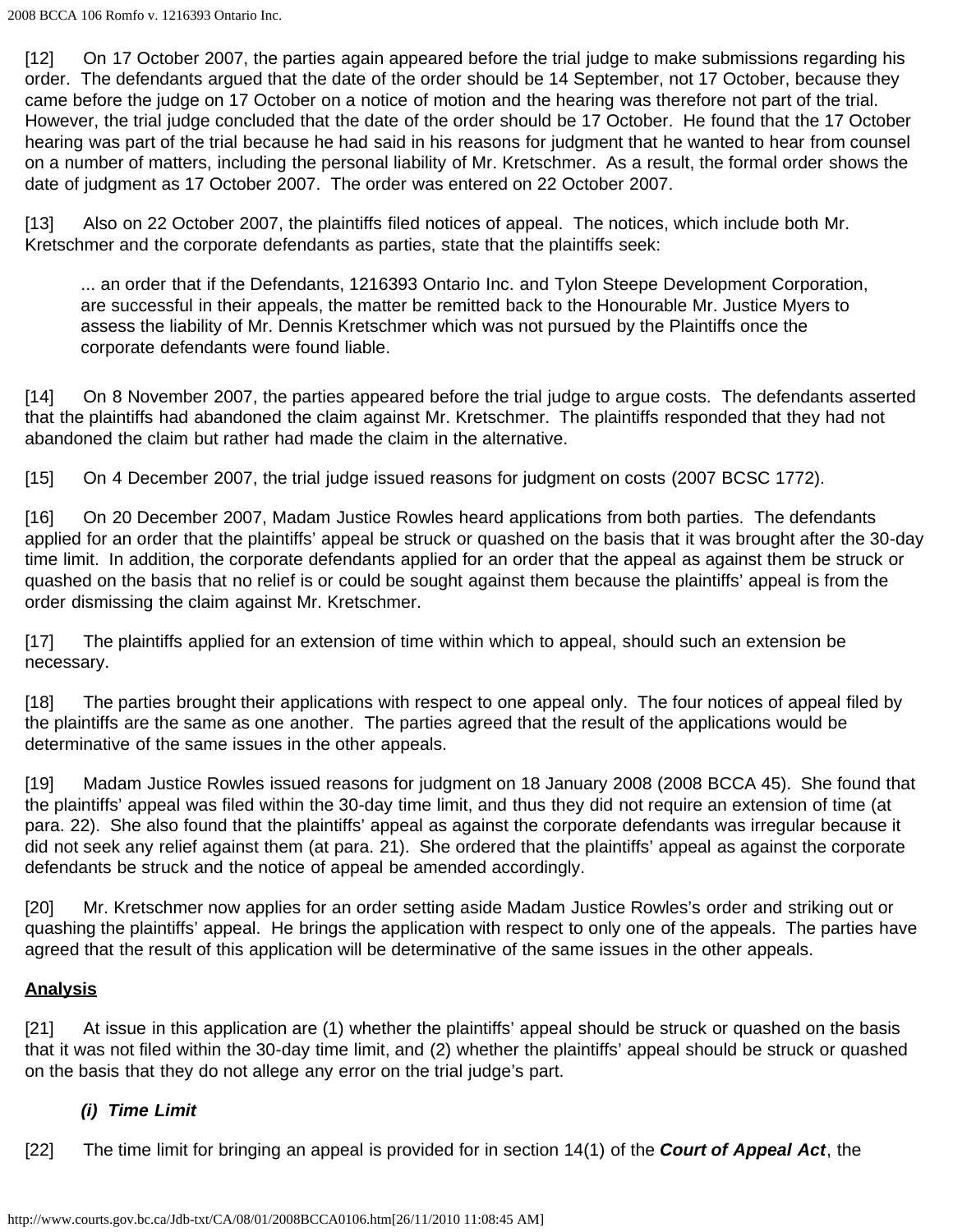relevant portion of which reads:

- 14 (1) The time limit for bringing an appeal or an application for leave to appeal is
	- (a) 30 days, commencing on the day after the order appealed from is pronounced, …

[23] The meaning of this provision was discussed by Mr. Justice Cumming, in chambers, in *Burlington Northern Railroad Co. v. Baseline Industries Ltd.* (1992), 15 B.C.A.C. 172, 20 C.P.C. (3d) 90. He said:

[16] I recognize that there are decisions of this court related to the calculation of the time for appeal where written reasons are given. Those cases, however, relate to circumstances in which judgment has been reserved and the question relates to the dates upon which notice of the reasons for judgment can be said to have been given to counsel. It is clear from those decisions that the date of filing of the reasons for judgment is the date from which the time commences to run. However, it is equally clear that communication of the judgment is the key factor to be considered. As stated by Mr. Justice Macfarlane in *Lloyd, DeBeck & Partners Ltd. v. Cumis Life Insurance Co.* (1984), 51 B.C.L.R. 168 (C.A.), at p. 171:

The essence of that reasoning is that the judgment is not pronounced until the judge has communicated his judgment to the parties.

[17] It is equally the case that even where ancillary matters may be dealt with subsequent in time to the pronouncement of the order, the time for appealing from the order is the time when the order is pronounced. Thus in *Baart v. Kumar* (1983), 46 B.C.L.R. 166 (C.A.) Mr. Justice Hutcheon stated, at p. 169:

The word "pronounced" in s. 14(1)(a) should be given the same meaning that it had in s. 15(2). Notwithstanding that there may be incidental matters such as prejudgment interest or costs to be settled before the formal judgment is perfected, the time limit for bringing an appeal against an order made on a major issue such as liability or damages runs from the making of that order. I find nothing impractical or harsh in this result, since the Court of Appeal has the power to extend that time in a proper case.

[Emphasis added.]

[24] Mr. Kretschmer contends that the 30-day time limit began on 14 September 2007 and therefore the plaintiffs' notice of appeal, which was filed on 22 October 2007, was late. He argues that 14 September is the date on which the trial judge's reasons were "communicated" to the parties and the date on which the plaintiffs were made aware that their claim against him was dismissed. He says that the plaintiffs took no steps to argue that he was liable, and therefore they abandoned their claim against him. With respect to the October hearings, he says that the application to settle the terms of the order for specific performance dealt with ancillary matters and does not alter the date on which the 30-day time limit began.

[25] Mr. Kretschmer's argument rests on the premise that the trial judge, in his 14 September reasons for judgment, communicated an order that the claim against Mr. Kretschmer be dismissed. The trial judge did not communicate such an order. Rather, he communicated an order that the claim be dismissed *if* the parties made no arrangement to argue the issue of Mr. Kretschmer's personal liability. The date on which the order dismissing the claim was "pronounced" is therefore the date on which the parties ceased to be able to make such an arrangement. In my view, this date was 17 October 2007, when the order was entered. Until that point, it was open to the plaintiffs to arrange to make submissions on Mr. Kretschmer's personal liability, whether or not they took steps to do so.

[26] It follows that the 30-day time limit for the plaintiffs to file their notice of appeal began on 17 October 2007, and the filing on 22 October was timely.

# *(ii) Trial Judge's Error*